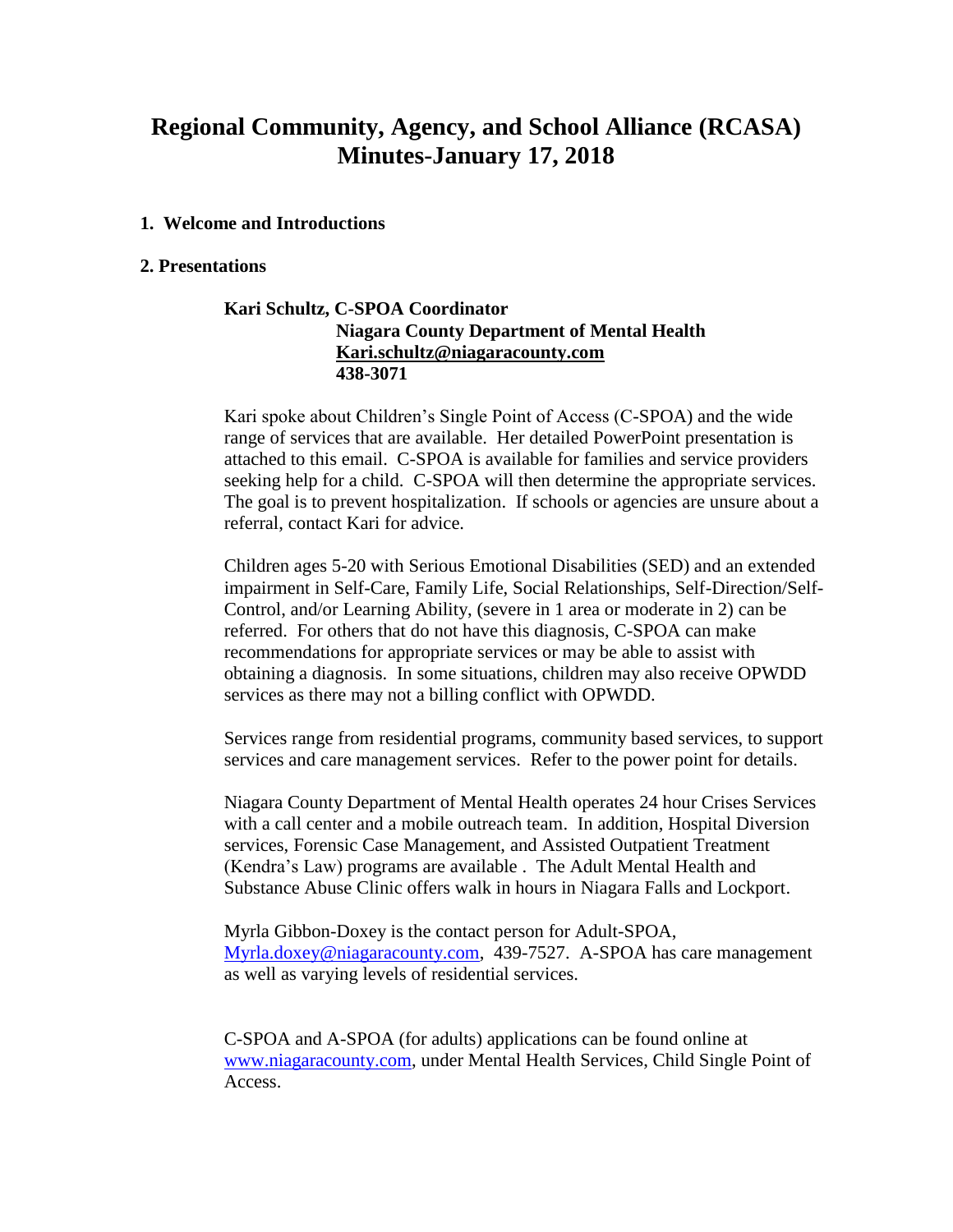## **Alan Venesky, The Summit Center [avenesky@thesummitcenter.org,](mailto:avenesky@thesummitcenter.org) 799-8153.**

 Alan spoke about two programs; Project SEARCH and PACE (Pre-Vocation and Community Experience). Both offer unpaid training with the goal of assisting the individual in obtaining competitive employment.

Project SEARCH is a collaborative with The Summit Center, Erie 1 BOCES, and Aspire. It is designed for students who are ACCES-VR and/or OPWDD eligible. Students can attend this program full time, in lieu of attending their last year of school. The program is held at Beechwood Continuing Care in Getzville. Classes focus on employability skills and include 3 internship experiences. Job coach support is also a component of the program.

PACE is held at SUNY at Buffalo's North Campus in collaboration with Campus Dining. This 12 month structured pre-vocational program is for those who have completed school, are OPWDD eligible, and expect to transition to supported employment upon completion. Training in several areas of Dining Services is available and job coach support is provided. Individuals need to find their own transportation, mobility training is available.

#### **3. Announcements/sharing of information**

- a. **Elizabeth Loughran-Amorese, Erie 1 BOCES RSE TASC** provided a hand out that details the superintendent's determination option for a local diploma for students with a disability. At the parent's request, students who have not passed the regent's exam but have passed the course can seek the determination by completing the CDOS requirements. This is for 2017-18 and 2018-19.
- b. **Bonnie Kane**, **Niagara Falls City Schools**, spoke about the Niagara County Poverty Conference to be held at Niagara University on March 7, 2018. A second event, Project Connect Niagara will be held in July for individuals who are living in homelessness or are at risk for homelessness. https://levesqueinstitute.niagara.edu/impact/renu-niagara/povertyconference/
- c. **Kim Wagner, Niagara Falls Memorial** is working with CDOS students at NF High School. She announced plans for several students age 18+ to have paid internships at Niagara Falls Memorial Hospital.
- d. **Ann Gillet**, ON BOCES, reported that Developmental Disabilities Awareness Day is May 24 at Niagara Falls Convention Center.

NYS Department of Labor has a Youth Portal that links youth ages 14 to 17 and 18-24 with numerous resources that help them explore the future and